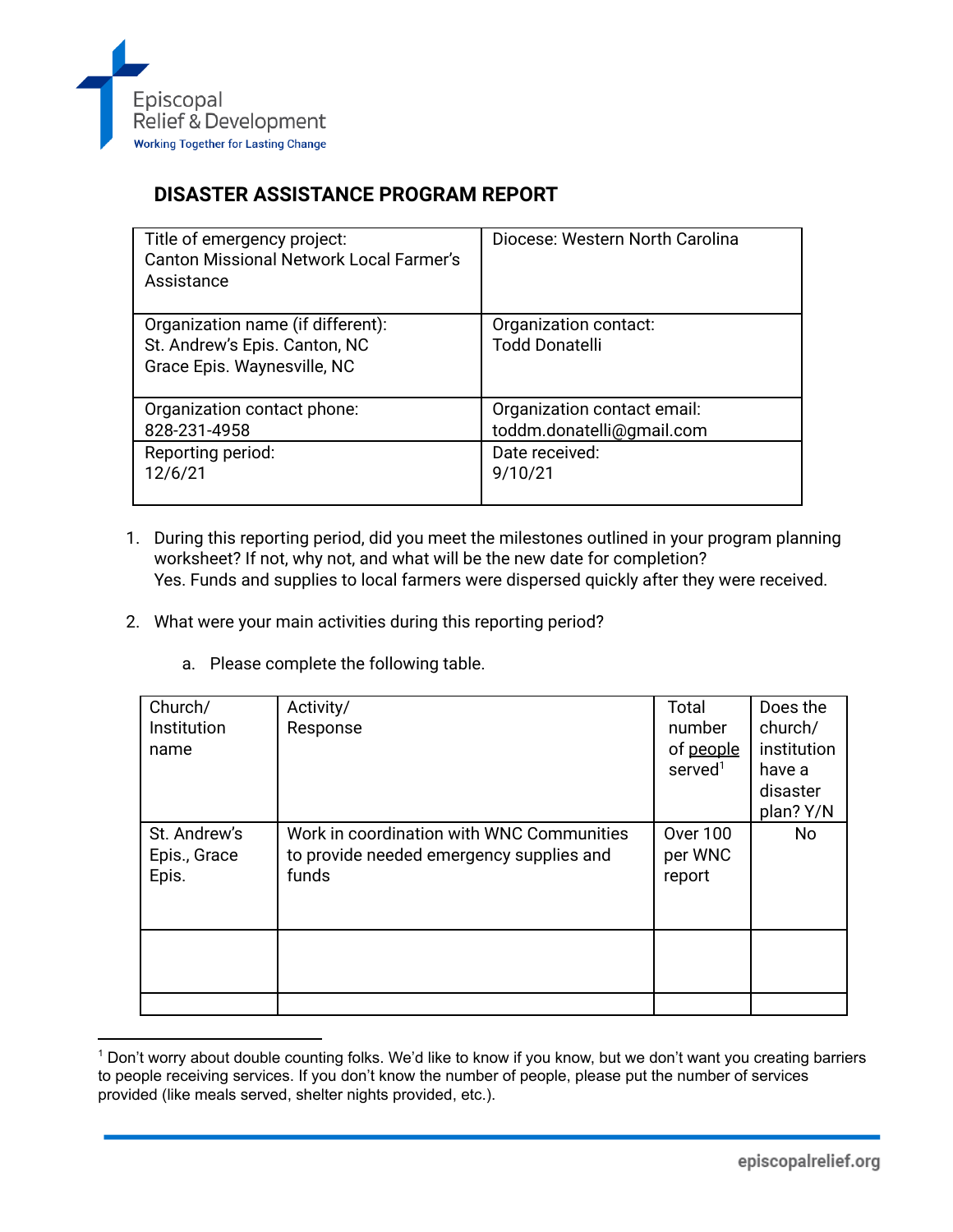

- 3. What went well with the assistance you provided? WNC Communities has been working with local farmers for decades. The knowledge and relationships they have developed over those years created an efficient and relationship based response that assisted not only the farmers but also the people they employ. Many migrant workers were able to remain in the area and help with restoration of the farms due to these funds.
- 4. How did you involve the gifts and skills of the church/institution? The discretionary accounts of both St. Andrew's and Grace along with other Canton Missional Network churches helped another local organization provide an additional \$10,000.00 to local farmers.
- 5. What did not go well? Were there obstacles? Is there any additional information/assistance you would have found helpful? What would you do differently next time? Again, working with WNC Communities and their already existent network and grant processes made this a completely efficient process which quickly put supplies and funds directly into hands of farmers without any administration costs being taken by WNC.
- 6. How were the participants involved in project design and implementation? N/A
- 7. What did you learn about the community as a result of this program? We learned about the network of local organizations and farmers which work year round to support the current and future presence of local farms.
- 8. How did you work in conjunction with community groups and/or the government? Beyond this direct project we have been involved with federal, state, county agencies as well as many local community groups to provide housing assistance, the assembling of many local groups working with hispanic communities, a local site in the heart of Cruso (the hardest hit area) that provided supplies, meals, served as the office site for social workers serving the local area, served as a gathering site for volunteer work crews, provided assistance in applying for FEMA and other grants, as well as serving as a community center where people could simply come in to talk with others about what they had and were facing. We continue to provide case workers who are following up about the gaps people are facing now that they are learning what their insurance, FEMA, and other sources are covering and not covering.
- 9. How did you help the church and/or the community become better prepared and more resilient to future disasters? What did you learn? What more could be done?